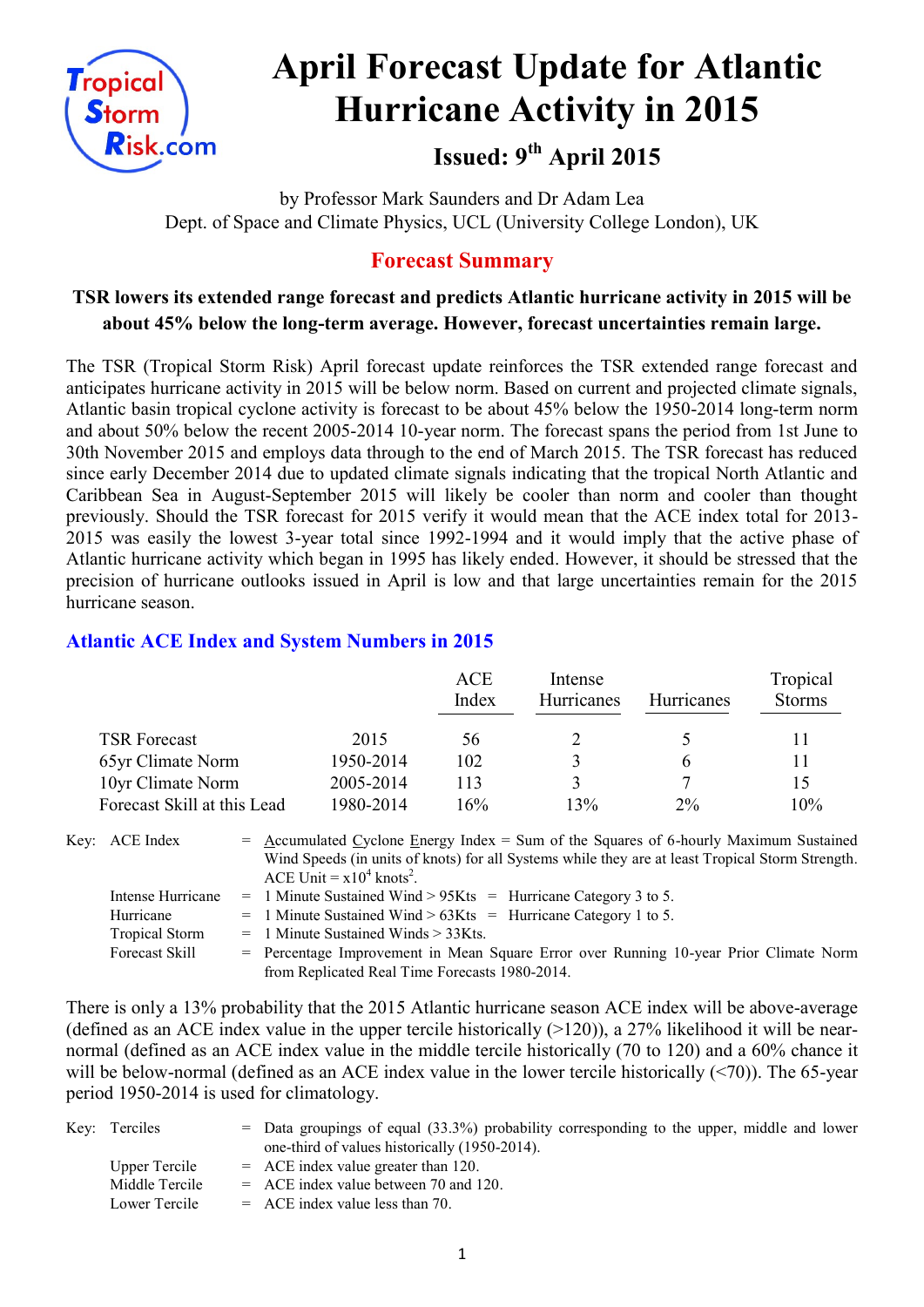#### **ACE Index & Numbers Forming in the MDR, Caribbean Sea and Gulf of Mexico in 2015**

|                             |           | ACE   | Intense    |                   | Tropical      |
|-----------------------------|-----------|-------|------------|-------------------|---------------|
|                             |           | Index | Hurricanes | <b>Hurricanes</b> | <b>Storms</b> |
| <b>TSR Forecast</b>         | 2015      | 34    |            |                   |               |
| 65yr Climate Norm           | 1950-2014 | 80    |            |                   | 7             |
| 10-yr Climate norm          | 2005-2014 | 90    |            | h                 |               |
| Forecast Skill at this Lead | 1980-2014 | l 8%  | 15%        | 12%               | 20%           |

The Atlantic hurricane Main Development Region (MDR) is the region  $10^{\circ}$ N-20<sup>o</sup>N,  $20^{\circ}$ W-60<sup>o</sup>W between the Cape Verde Islands and the Caribbean Lesser Antilles. A storm is defined as having formed within this region if it reached at least tropical depression status while in the area.

There is only a 14% probability that the 2015 Atlantic hurricane season ACE index will be above-average (defined as an ACE index value in the upper tercile historically  $(>92)$ ), a 30% likelihood it will be nearnormal (defined as an ACE index value in the middle tercile historically (42 to 92) and a 56% chance it will be below-normal (defined as an ACE index value in the lower tercile historically (<42)). The 65-year period 1950-2014 is used for climatology.

#### **USA Landfalling ACE Index and Numbers in 2015**

|                             |           | ACE<br>Index | Hurricanes | Tropical<br><b>Storms</b> |
|-----------------------------|-----------|--------------|------------|---------------------------|
| <b>TSR Forecast</b>         | 2015      | 11           |            |                           |
| 65yr Climate Norm           | 1950-2014 | 23           |            | 3                         |
| 10yr Climate Norm           | 2005-2014 | 21           |            | $\mathbf 3$               |
| Forecast Skill at this Lead | 1980-2014 | $4\%$        | $4\%$      | $7\%$                     |

Key:  $\text{ACE Index} = \text{Accumulated Cvelone Energy Index} = \text{Sum of the Squares of hourly Maximum Sustainable.}$ Wind Speeds (in units of knots) for all Systems while they are at least Tropical Storm Strength and over the USA Mainland (reduced by a factor of 6). ACE Unit =  $x10^4$  knots<sup>2</sup>. Strike Category = Maximum 1 Minute Sustained Wind of Storm Directly Striking Land. USA Mainland  $=$  Brownsville (Texas) to Maine

USA landfalling intense hurricanes are not forecast since we have no skill at any lead.

There is a 25% probability that in 2015 the USA landfalling ACE index will be above average (defined as a USA ACE index value in the upper tercile historically (>2.51)), a 25% likelihood it will be near-normal (defined as a USA ACE index value in the middle tercile historically (1.09 to 2.51)) and a 50% chance it will be below-normal (defined as a USA ACE index value in the lower tercile historically (<1.09)). The 65-year period 1950-2014 is used for climatology.

#### **Caribbean Lesser Antilles Landfalling Numbers in 2015**

|                             |           | ACE<br>Index   | Intense<br>Hurricanes | <b>Hurricanes</b> | Tropical<br><b>Storms</b> |
|-----------------------------|-----------|----------------|-----------------------|-------------------|---------------------------|
| <b>TSR Forecast</b>         | 2014      | 0 <sup>3</sup> |                       |                   |                           |
| 65yr Climate Norm           | 1950-2014 | 13             |                       |                   |                           |
| 10yr Climate Norm           | 2005-2014 | 09             |                       |                   |                           |
| Forecast Skill at this Lead | 1980-2014 | $5\%$          | $0\%$                 | 6%                | $0\%$                     |

Key:  $ACE Index = Accumulated Cyclone Energy Index = Sum of the Squares of hourly Maximum Sustainable$ Wind Speeds (in units of knots) for all Systems while they are at least Tropical Storm Strength and within the region  $10^{\circ}$ -18°N,  $63^{\circ}$ -60°W (reduced by a factor of 6). ACE Unit =  $x10^4$  knots<sup>2</sup>. Strike Category = Maximum 1 Minute Sustained Wind of Storm Directly Striking Land.

Lesser Antilles = Island Arc from Anguilla to Trinidad Inclusive.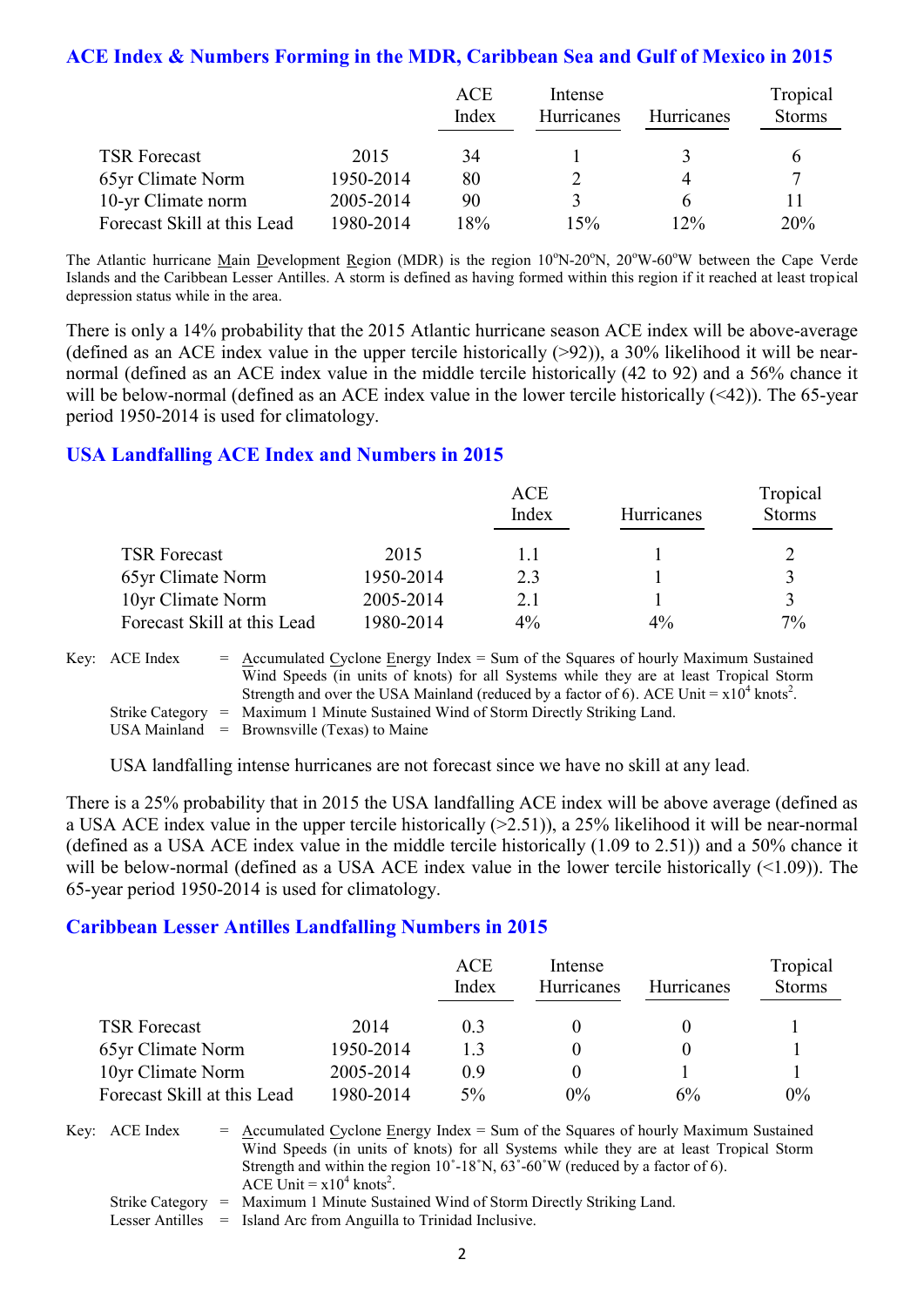#### **Methodology and Key Predictors for 2015**

The TSR statistical seasonal hurricane forecast model divides the North Atlantic into three regions and employs separate forecast models for each region before summing the regional hurricane forecasts to obtain an overall forecast. For two of these three regions (tropical North Atlantic, and the Caribbean Sea and Gulf of Mexico) the forecast model pools different environmental fields involving August-September sea surface temperatures (SSTs) and July-September trade wind speed to select the environmental field or combination of fields which gives the highest replicated real-time skill for hurricane activity over the prior 10-year period. The nature of this process means that the details of the seasonal forecast model can vary subtly from year-to-year and also with lead time within the same year. Separate forecast models are employed to predict the July-September trade wind speed and to predict the August-September SSTs. Finally bias corrections are employed for each predictand based on the forecast model performance for that predictand over the prior 10 years.

The main factors behind the TSR forecast for a below-norm hurricane season in 2015 are the anticipated moderate supressing effects of the July-September forecast trade wind at 925mb height over the Caribbean Sea and tropical North Atlantic region  $(7.5^{\circ}N - 17.5^{\circ}N, 30^{\circ}W - 100^{\circ}W)$ , and of August-September forecast sea surface temperature for the Atlantic MDR ( $10^{\circ}N - 20^{\circ}N$ ,  $20^{\circ}W - 60^{\circ}W$ ). The current forecasts for these predictors are  $0.78 \pm 0.86$  ms<sup>-1</sup> stronger than normal which is up from the December forecast value of  $0.17 \pm 0.83$  ms<sup>-1</sup> stronger than normal (1980-2014 climatology), and  $0.30\pm0.27^{\circ}$ C cooler than normal which is cooler than the December forecast value of  $0.15\pm0.28^{\circ}$ C warmer than normal (1980-2014 climatology). The July-September 2015 trade wind prediction is based on an expectation of neutral El Niño ENSO conditions in August-September 2015 which differs from the current consensus ENSO outlook by dynamical and statistical models documented on the International Research Institute for Climate and Society website *http://iri.columbia.edu/our-expertise/climate/forecasts/enso/current/*. The forecast skills for these predictors at this lead are 27% and 29% respectively assessed for 1980-2014. However, it should be stressed that uncertainties in the forecast July-September 2015 trade wind speed from a forecast made in April are large due to uncertainties in August-September ENSO and in August-September tropical North Atlantic and Caribbean Sea SSTs.

#### **The Precision of Seasonal Hurricane Forecasts**

The figure below displays the seasonal forecast skill as a function of lead time for predicting the number of North Atlantic hurricanes. Skill is displayed for the most recent 10-year period 2005-2014 and is shown for three forecast centres: TSR, NOAA (National Oceanic and Atmospheric Administration) and CSU (Colorado State University). The TSR skills below differ from those on page 1 as the latter are computed for the 35-year period 1980-2014.

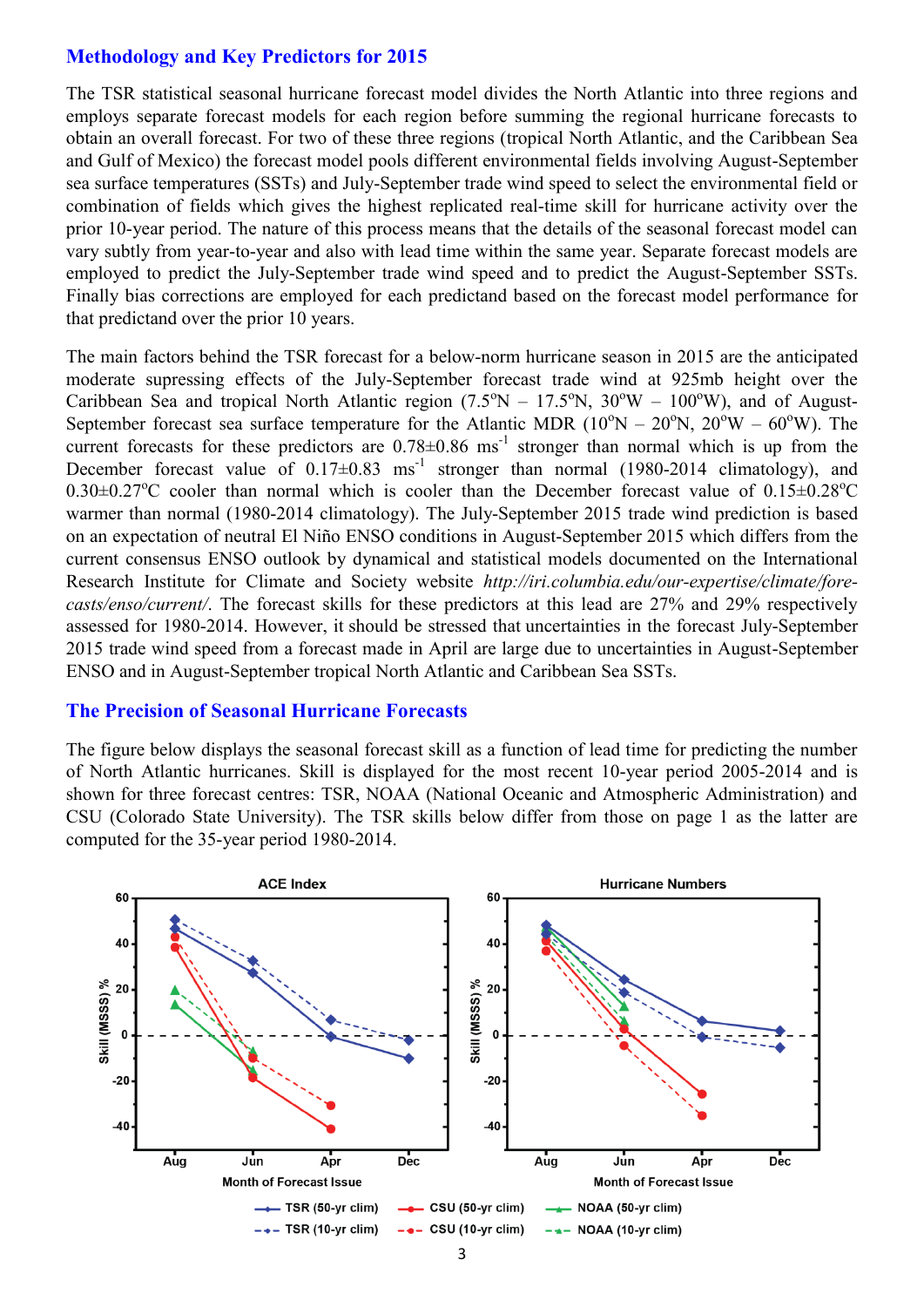Forecast precision is assessed using the Mean Square Skill Score (MSSS) which is the percentage improvement in mean square error over a climatology forecast. Positive skill indicates that the model performs better than climatology, while a negative skill indicates that it performs worse than climatology. Two different climatologies are used: a fixed 50-year (1950-1999) climatology and a running prior 10 year climate norm.

It should be noted that NOAA does not issue seasonal hurricane outlooks before late May and that CSU stopped providing quantitative extended-range hurricane outlooks from the prior December in 2011. It is clear from the figure that there is little skill in forecasting the upcoming number of hurricanes from the previous December. Skill climbs slowly as the hurricane season approaches with moderate-to-good skill levels being achieved from early August.

TSR was the best performing statistical seasonal forecast model at all lead times for 2005-2014.

#### **Further Information and Next Forecast**

Further information about TSR forecasts and verifications may be obtained from the TSR web site *http://www.tropicalstormrisk.com*. The next TSR forecast update for the 2015 Atlantic hurricane season will be a pre-season forecast issued on the  $27<sup>th</sup>$  May 2015.

#### **Appendix – Predictions from Previous Months**

#### **1. Atlantic ACE Index and System Numbers**

| <b>Atlantic ACE Index and System Numbers 2015</b> |            |                     |                                    |            |                       |  |  |
|---------------------------------------------------|------------|---------------------|------------------------------------|------------|-----------------------|--|--|
|                                                   |            | <b>ACE</b><br>Index | Named<br>Tropical<br><b>Storms</b> | Hurricanes | Intense<br>Hurricanes |  |  |
| Average Number (1950-2014)                        |            | 102                 | 11                                 |            |                       |  |  |
| Average Number (2005-2014)                        |            | 113                 | 15                                 |            |                       |  |  |
| <b>TSR Forecasts</b>                              | 8 Apr 2015 | 56                  | 11                                 |            |                       |  |  |
|                                                   | 9 Dec 2014 | 70                  |                                    |            |                       |  |  |

#### **2. MDR, Caribbean Sea and Gulf of Mexico ACE Index and Numbers**

| <b>MDR, Caribbean Sea and Gulf of Mexico ACE Index and Numbers 2015</b> |            |                     |                                    |                   |                       |  |  |
|-------------------------------------------------------------------------|------------|---------------------|------------------------------------|-------------------|-----------------------|--|--|
|                                                                         |            | <b>ACE</b><br>Index | Named<br>Tropical<br><b>Storms</b> | <b>Hurricanes</b> | Intense<br>Hurricanes |  |  |
| Average Number (1950-2014)                                              |            | 80                  |                                    |                   |                       |  |  |
| Average Number (2005-2014)                                              |            | 90                  |                                    |                   |                       |  |  |
| <b>TSR Forecast</b>                                                     | 8 Apr 2015 |                     |                                    |                   |                       |  |  |

#### **3. US ACE Index and Landfalling Numbers**

| <b>US Landfalling Numbers 2015</b> |            |                     |                                    |            |  |  |
|------------------------------------|------------|---------------------|------------------------------------|------------|--|--|
|                                    |            | <b>ACE</b><br>Index | Named<br>Tropical<br><b>Storms</b> | Hurricanes |  |  |
| Average Number (1950-2014)         |            | 2.3                 |                                    |            |  |  |
| Average Number (2005-2014)         |            | 2.1                 |                                    |            |  |  |
| <b>TSR Forecast</b>                | 8 Apr 2015 |                     |                                    |            |  |  |